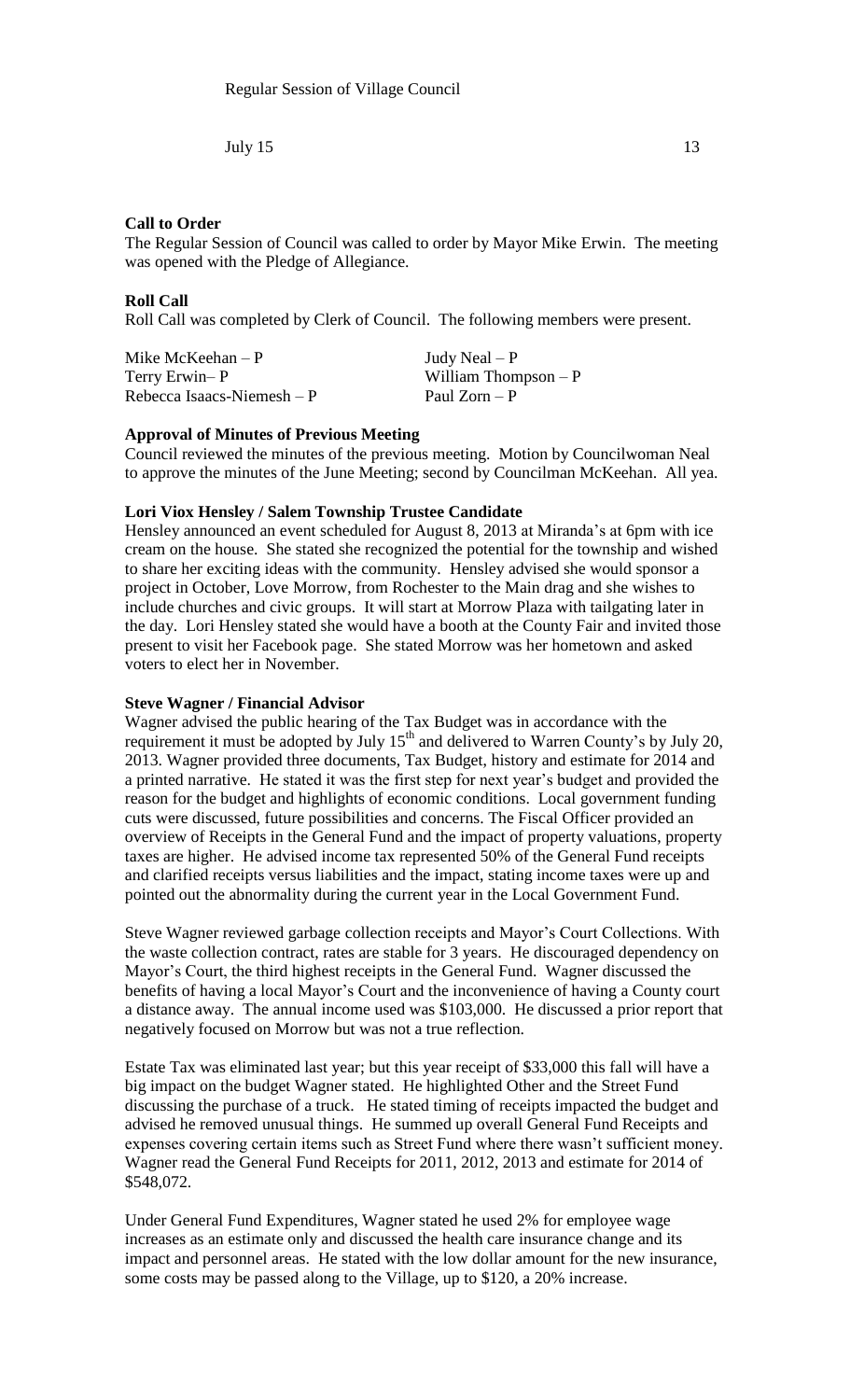With expenditures, jail fees went up last year. He advised the Park Fund/Leisure Activities didn't have any money; balance was very low and expenses may need to come from the General Fund next year. Wagner also compared expenditure for the Village Administrator with only four months in 2012 that the position was filled and the big change for 2013 with an Administrator for 12 months. Under Building and Grounds, he stated the Fiscal Officer made changes regarding transportation issues and charges. The Fiscal Officer stated it still comes from General Fund.

In 2014, the audit will expend \$8,000 out of the General and Water Fund, Wagner advised. He reported the Income Tax system was upgraded, \$8,500 in 2013. There were other debt payments from General Fund for items such as cruisers, a study for \$10,000 offset by a grant and donation which inflate expenditures and the revenue side of the budget. The Financial Advisor stated interest rates were low from local banks at this time. Fund balances are coming down, but there may be a surplus because of the Estate Tax. He cautioned Council to watch the budget and talk with and ask questions of the Fiscal Officer and make sure revenue is matching up with estimates. Fiscal Kathie Koehler stated reviewing the monthly appropriation status reports and keeping up with the appropriations budget would be helpful.

Wagner combined several areas of the budget. He advised Street overspent for several years; Permissive Tax had a little boost yearly from County Permissive Fund for project and noted there wasn't much in the fund balance. He stated the funds for Police Officer training is a result of the Drug Enforcement Law. Police training is about \$1300 a year; fund 2121 will provide small items, like a radio, 2141 will provide supplies and 2401 is interest from state tax fund (only income) and will disappear slowly. Fund 2901 will provide \$500 to \$700 when new homes are built in the Woodlands and covers capital improvement. This fund has been used very little and has \$40,000 now; the funds will be used in 2014 toward one project Wagner stated. The Mayor advised we are unsure of the project plans.

The Financial Advisor discussed Welch Road Reconstruction/OPWC Grant of \$225,000 and reported the Water Plant figures used were input are estimates only. Wagner continued with the Demolition Grant, fund 4901, stating we are in good shape with the \$45,000 grant. With regard to fund 5101, Water Operating, he commented on weather and rain suggesting this item be watched and expressed the difficulty of estimating it. He advised he kept the budget projection at \$265,000. With project possibilities such as the Water Plant, a major project, Wagner stated low interest loans could be the answer and increased rates, small incremental increases for Capital Improvement. The Mayor advised the Village must synchronize increases with the County because of its sewer rates as to not raise water rates at similar times. Wagner advised increasing only the amount needed when you know. He stated smaller communities pay a higher interest and the underwriter will ask rates to be raised sufficiently, maybe double to pay interest on the loan; a State agency would be a better route. Discussion followed. The Mayor stated it was a fine example of not having raised rates incrementally. Councilwoman Isaacs-Niemesh stated water rates were raised fifty cents over the past 13 years, twenty-five cents twice. Wagner advised a Municipal Plant is required to record depreciation; accrual accounting was needed to tract assets. Isaacs-Niemesh asked Wagner if he was recommending a 9 or 10% increase was needed. Wagner advised it depended on borrowing and when improvements might be made; gear debt to length of life of loan.

Mayor Erwin commented on Morrow's water. Isaacs-Niemesh asked if Morrow's past increases were the norm. Wagner stated the lowest rate community in comparison, the timing of building plants plays into this; rates raised for improvements are factored. The Wagner referenced the comparison only of Southwest Ohio Waste Water and Water Rate Study. Mayor discussed Administrator Rod Smith's study on water rates and future trends. Wagner advised timing was a real factor.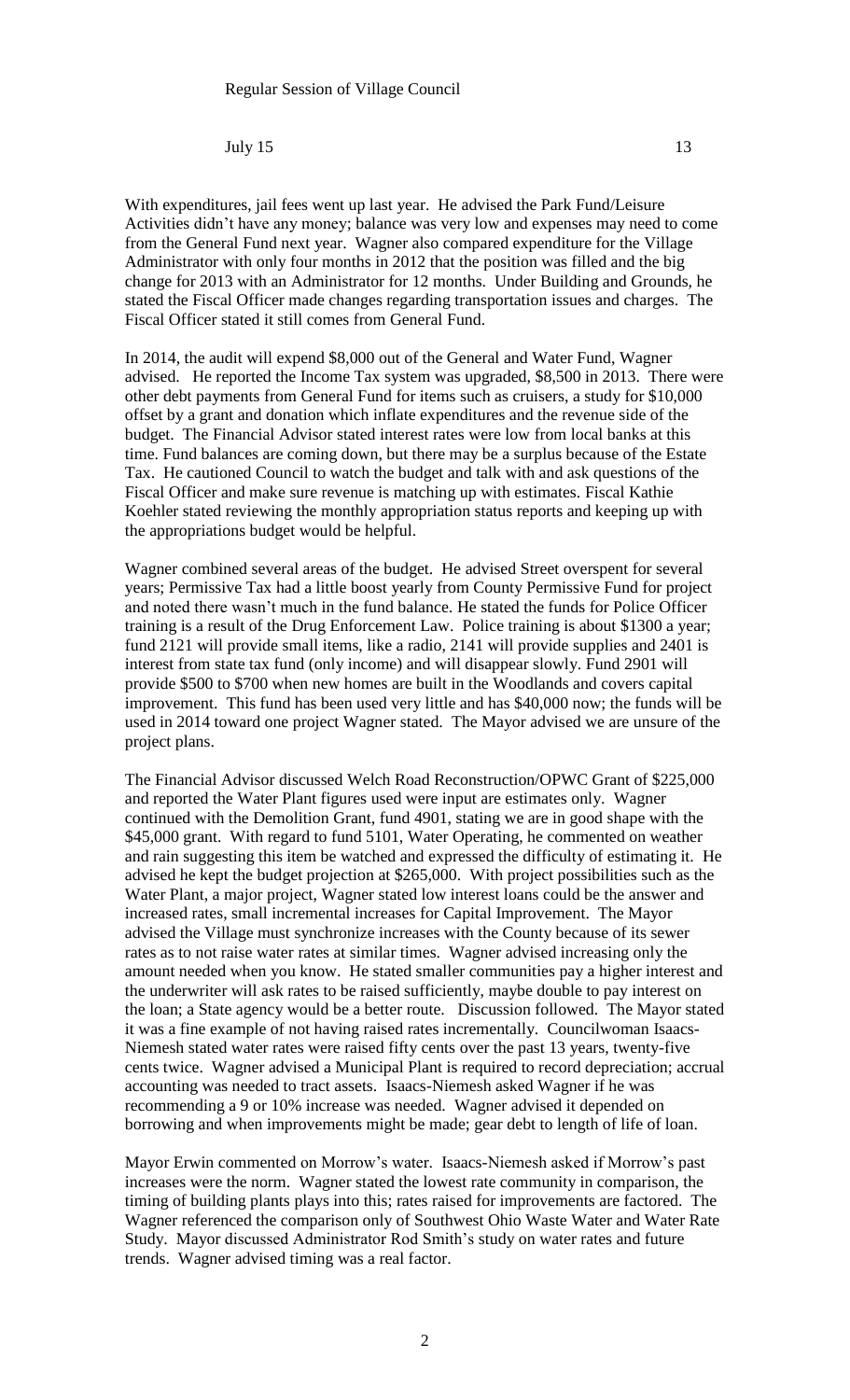Wagner discussed the Poor Relief Fund from the Schuerer Trust, needs versus interest income. He stated twice as many people were applying for help. Wagner advised \$80,000 was in the trust fund, but only a few hundred dollars was being received for interest which provides the assistance. He concluded his presentation asking if there were any additional questions. The Mayor and Council thanked the Financial Advisor and Fiscal Officer for their work on the budget and the Clerk of Council for her assistance. Solicitor Kaspar provided the reading for the pending Resolution.

Motion by Neal to suspend the rules and waive three readings of Resolution #21-13; second by Councilman Erwin. All yea. Motion by Neal to adopt Resolution #21-13, approving the 2014 Tax Budget; second by Erwin. All yea. Motion carried.

# **Committee Reports/Legislation from Village Officials**

Public Works – No legislation to present.

Police Committee – Councilman Zorn advised the next meeting was scheduled for August 1, 2013.

Parks Committee – Erwin reported a family movie was planned on July 27, 2013 at 8:30pm with free popcorn and lemonade.

Administrator Smith provided a report to Council; he also thanked those who worked on the Tax Budget. Smith advised he along with Neal, Zorn and the VFW were working on the Veterans Memorial, forming a committee and setting goals. He discussed the Todd's Fork Trail Project which is to intersect the Little Miami Bike Trail at the Depot area on Main Street and extend to Wilmington and Washington Court House, advising Chief Kilburn and he attended the meetings. Smith reported the Historical Society was growing. The Mayor asked Smith how many members the Historical Society had now. Smith advised Maureen Ford, board member, was vital in getting memberships and they were working to get the web site up and running. He reported the Historical Society was trying to get a local match to acquire a significant property and museum space. He advised Neal also brought items for the museum which now has many historical artifacts; which includes an original copy of a letter written on the battlefield by a soldier to his wife in Morrow during the Civil War. Research is being done with regard to the preservation of the items. Rod Smith stated he wants students involved in local history. He stated the Historical Society would like to lease a bay in the garage from Morrow and drywall it. Mayor Erwin commented on the progress and complimented Smith and the board for their work. Smith applauded the volunteers.

The Administrator discussed July 27th and August 3rd events scheduled. He stated the Parks and Recreation Board was making preparations for the *Movie in the Park* in July and advised thousands of communities were holding the NFL Punt, Pass and Kick Competition. He discussed the national competition during half time and advised NFL provides the materials.

Smith reported the Storm Warning Siren was repaired and fully operational; the batteries were also destroyed and had to be replaced. He advised service delivery in Mayor's Court was being increased with the use of a collection agency. He advised there would be a fee paid directly by the defendants. He also reported the Welch Road bid opening resulted in bids higher than the engineer's estimate and effort was being made to scale the project back. Smith stated the Highlawn Avenue, 2012 CDBG project, bid opening would be held on July 16, 2013 at 9:30am.

Smith announced special dates, upcoming birthdays for Mayor's Court Prosecutor Amy Tranter, Councilwoman Neal, Police Sergeant Landrum and Police Chief Kilburn.